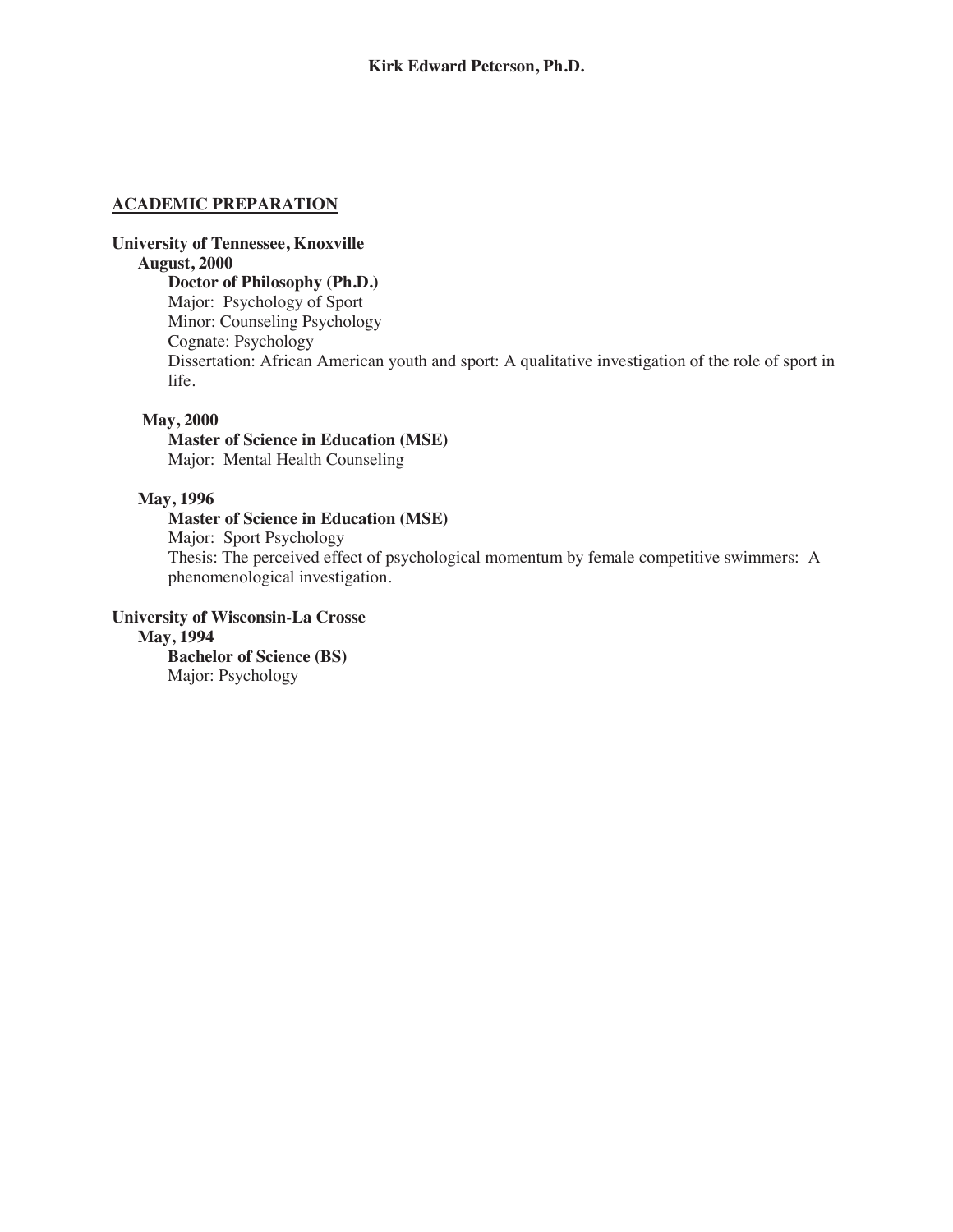# **PROFESSIONAL EXPERIENCE**

# **September 22, 2014 – Present Superintendent Springfield Christian School, Springfield, Ohio**

Springfield Christian School began in the fall of 1976 and was founded for families who wanted a Christcentered, Bible-based, quality education for their children. In the fall of 1977, Springfield Christian School, an interdenominational campus, was chartered by the Ohio Department of Education as a Pre K-8 program. Springfield Christian School meets or exceeds the minimum academic standards of the State of Ohio. My primary function is to implement and support the mission of Springfield Christian School. I oversee all operations of the school in accordance with Board policies and Board direction. As the Superintendent, I may delegate appropriate powers and duties so that operational decisions can be made at various administrative and faculty levels; I am accountable for the execution of these powers and duties.

Over the past two years, I have successfully reduced the annual operating debt by over \$125,000, reinstated the athletic program, hired a Chaplain to spiritually counsel and guide our faculty, staff, and students; installed approximately \$200,000 of technology throughout the classrooms, as well as built a computer lab; improved and increased the academic rigor and standards; partnered with the Ohio Benefit Bank to aid our parents' search for applicable assistances; retained an on-site counselor to provide therapy for our students and their families; applied for and was awarded a second off-site facility to provide Pre-K education; oversaw and assisted our Pre-K administrator in the Ohio Department of Education Step-Up to Quality program and achieved the rating of 5; implemented the National School Lunch Program, and most recently the Community Eligibility Provision Program (CEP), to provide free breakfast and lunch to all students; and rebranded the institution that included a comprehensive advertising and marketing campaign.

Primary responsibilities of Superintendent:

- Directly supervise the Principal and all business/financial/bookkeeping personnel
- Develop and recommend to the Board long-range plans consistent with population trends, cultural needs, the appropriate use of school facilities, and Board objectives
- Advise the Board on the need for new and/or revised policies and make policy recommendations based on data and input from the Principal, staff, and faculty
- Submit to the Board recommendations relative to all matters requiring Board action, together with the materials needed for informed decisions
- Prepare the agenda for Board meetings, handle Board correspondence, and maintain all Board records, contracts, securities and other documents
- Prepare and submit to the Board the school the annual budget; revise this budget or take other related action as the Board designates
- Submit to the Board periodic financial and budgetary reports which identify the school's outstanding obligations
- Seek and identify sources of income and funding. Assist with grant applications, foundations, church and business funding and individual funding resources
- Apprise the Board of contemporary educational practices and related legislative issues
- Maintain adequate records for the school including a system of financial accounts, business and property records, personnel records, school population and scholastic records
- File all reports, requests and appropriations as required by various governing bodies
- Make recommendations to the Board regarding the maintenance, safety, improvement and/or expansion of school facilities, sites, equipment, and transportation services
- Develop regulations and procedures for the management of school operations and the use and care of school properties
- Serve as a spokesperson in relationships with city, county and state governments, private agencies, and the community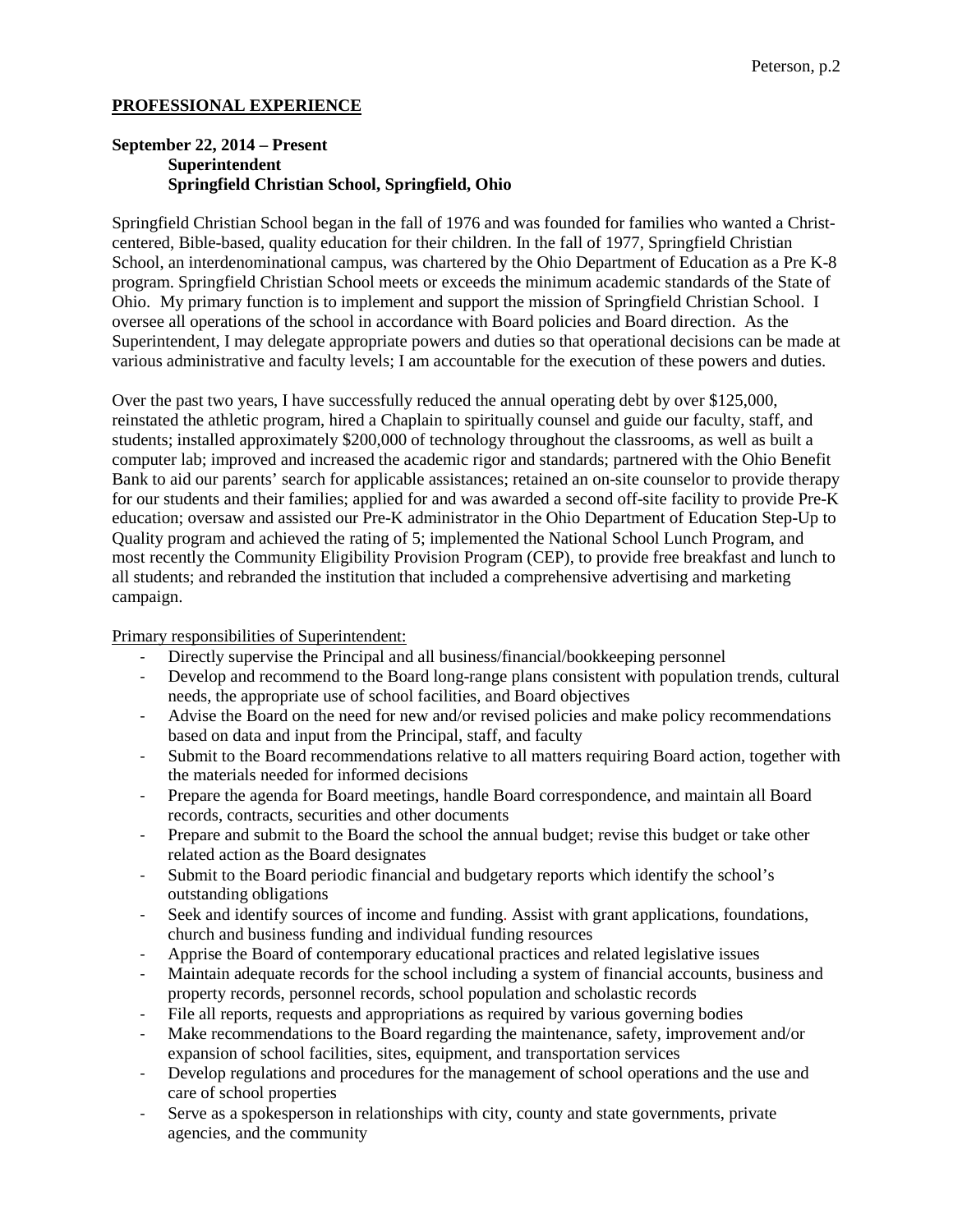# **January 1, 2014 – May 13, 2014 President April 1, 2013 – December 31, 2013 Interim President Urbana University, Urbana, Ohio**

Urbana University is a faith-based, co-educational liberal arts institution that offers undergraduate degrees and graduate degrees at the Master's level. The University, with an enrollment of approximately 1300 students, fosters a learning environment that emphasizes individual attention, excellence in instruction, career-oriented programs, and critical reflection on moral and ethical values.

As the 22<sup>nd</sup> President of Urbana University, I am proud to have been a part of a rich historic institution specializing in enrolling students, regardless of their abilities or background, and becoming an integral part of their lives through close relationships with faculty, staff, and administrators. The goal was for alumni to leave Urbana University with a degree, along with knowledge, experience and ability to secure a job in their field, to raise healthy families, and to impact each of their communities.

As the Interim President of Urbana University, I transparently engaged the staff, faculty, and the Board of Trustees. I actively and sincerely sought ways to communicate and assure that board members had essential information to fulfill their fiduciary responsibilities. In addition, I hosted numerous meetings where I shared timely and sensitive financial information, perhaps for the first time in years. While not an altogether pleasant experience, I engaged the staff and faculty to implement approximately \$1.5 million in budget reductions.

At the time of my appointment as Interim President, I inherited an insolvent university with dire financial conditions and an extremely poor financial projection. At this time, the greatest concern of the University was the renegotiation of its long-term debt. To this end, the University's CFO and I worked regularly with four local banks and two parent banks, our University legal counsel, the State of Ohio Attorney General's Office, and Champaign County Probate Court. Imperative to renegotiating the debt was rebuilding the integrity of the University by developing personal and professional relationships with each bank through clear, concise, and transparent communication.

As President, I recruited and assembled a remarkably talented Senior Team. Each person tirelessly worked for the betterment of the University, and we enjoyed weekly spirited and collegial debates. Related to the state of the University and improving its standing between Urbana and the professional community, I actively sought to build relationships with local businesses and farmers, as well as local, state, and federally-elected officials. In all, the University continued to face extreme financial concerns; however, the staff and faculty remained steadfast in their support of the Urbana University.

At the request of the Board of Trustees and because of the dire financial concerns, I successfully negotiated the merger of Urbana University with Franklin University. In the time served as interim/president, I raised significant funds to keep the university operational long enough to graduate the class of 2014 and to successfully negotiate the merger of the two institutions. The University's CFO and I analyzed numerous financial reports, including projected cash flow and budget indicators, communicated with the Board of Trustees over the course of the year (often on a monthly basis), consulted with our lending and banking institutions, and led the University through a significant reduction in accounts payable. In the end, the merger saved the 164-year legacy of Urbana University, and the institution retained its discipline-specific and regional accreditation.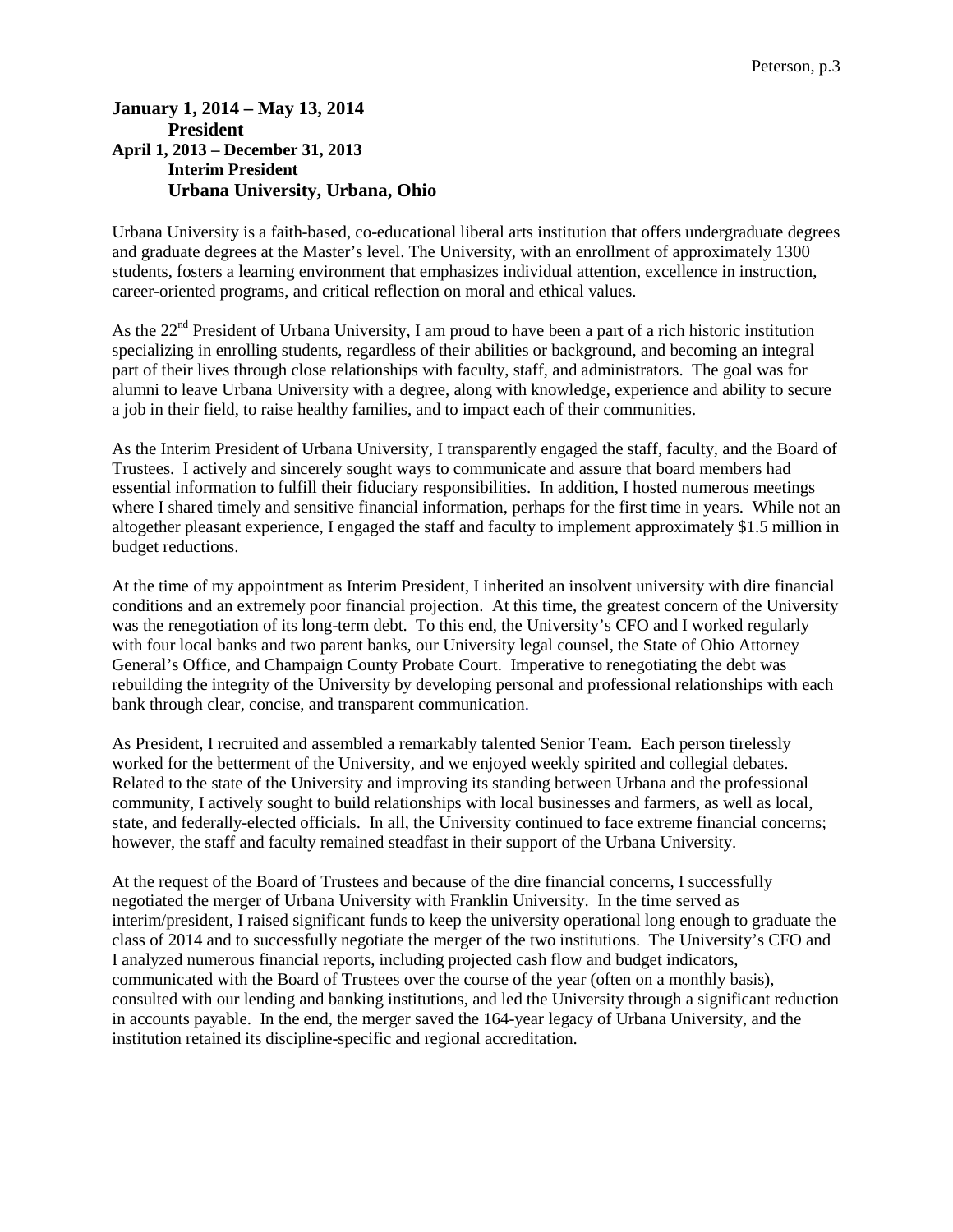# Primary leadership responsibilities performed as President, including as interim:

Community Engagement

- Built bonds with neighboring cities and counties
- Established local and regional corporation and organization relationships
- Involved community leaders to launch Campaign to Transform Urbana University
- Engaged University stakeholders and elected officials to offer academic programs at multiple sites

# Customized Programs

- Developed Agribusiness as a new academic program for Fall of 2014
- Collaborated with Akzo-Nobel, a Columbus, Ohio, corporation, to offer specialized MBA (approximately 30 students)
- Partnered with American University of Antiqua, School of Medicine to offer an MBA, with a Healthcare emphasis (approximately 100 students)
- Created a RN to BSN academic program for Korean registered nurses who are licensed in New York State
- Established Educational Leadership Seminar for students and administration from Shenyang Normal University in Shenyang, China

### Internationalization

- Articulated partnership agreements with multiple Chinese universities
- Established the Office of International Studies
- Hosted senior administrators from dozens of Chinese partner institutions

#### Board and University Organization

- Assisted in a revised Board of Trustees Code of Regulations, which resulted in Board reorganization
- Established a functional Administrative Team
- Reorganized the Office of the Provost
- Stabilized partnership relationships
- Reorganized Office of Institutional Advancement
- Led University through Strategic Planning to include updated Vision and Mission of University

#### Fiscal and Enrollment Management

- Refinanced Long-term debt
- Met or exceeded enrollment targets
- Hired new leadership in Enrollment Management
- Appointed new director of Financial Aid
- Managed and controlled discounting/pricing

#### **June, 2010 – May 31, 2013**

# **Senior Vice President for Academic Affairs/Dean of Faculty Urbana University, Urbana, Ohio**

As Senior Vice President, my immediate attention involved enhancing (and, in some instances, restoring) faculty morale, sustaining academic integrity relating to all academic programs offered at the University, and developing and maintaining (with faculty participation) academic degree programs of high quality and consistent with available institutional resources*.* 

Thus, within the span of my appointment as the University's chief academic officer, I directed successful exploration and implementation of the online delivery of academic courses and degree programs; reaffirmed institutional regional and discipline-specific accreditation; completed multiple Substantive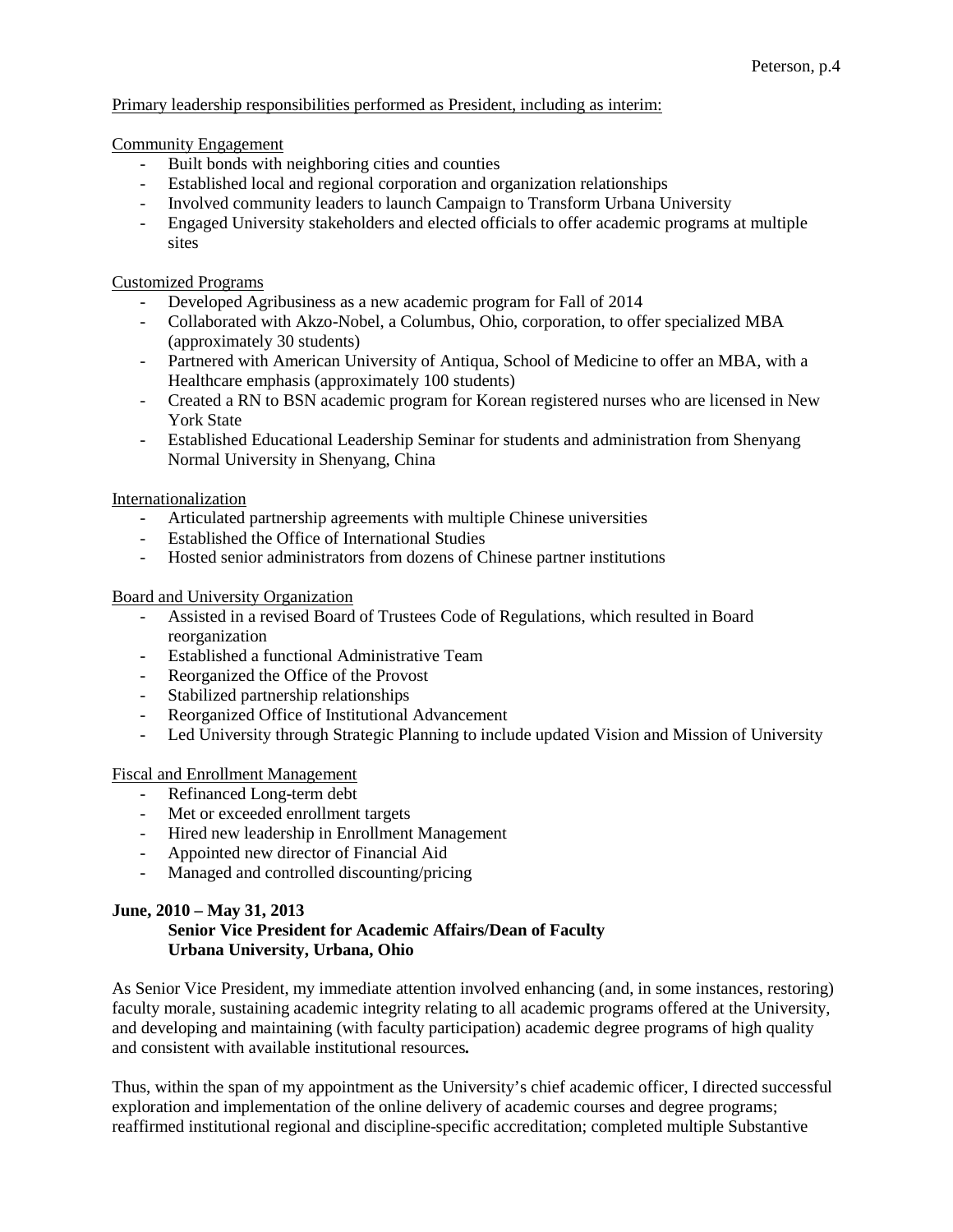Change Requests to the Higher Learning Commission for program development; implemented the National Alliance of Concurrent Enrollment Partnerships (NACEP); revised the University's tenure/promotion procedure, with faculty participation; completed an updated *Faculty Handbook* and *University Catalog*; developed a revised curriculum review process; established an Office of Institutional Effectiveness that involves institutional assessment at all levels; renewed participation of faculty in the institutional budget development process; established the Office of International Studies and visited academic partners throughout China; and structured programmatic attention of faculty recruitment, development, and retention. In cooperation with faculty, I continued to monitor, through administrative oversight, the implementation of academic programming at the University. As the administrative liaison to the Educational Affairs Committee of the University Board of Trustees, I provided updates and recommendations for future academic development and growth at the University.

In efforts to design and deliver courses and programs through multiple delivery systems (online, hybrid, and traditional), the University actively negotiated with partner organizations and third-party service providers. As chief academic officer, I engaged and received counsel from the faculty and staff, as well as other University stakeholders (Board of Trustees), in the design and implementation of multiple delivery systems. Assisting the University President, I was involved in contract negotiation and delivery design. While each partnership is unique, the University, led by the President, determined that partnerships provided the University a tremendous potential to offer courses and degrees that would be unrealized with our current technological limitations. This move placed Urbana University in an upward trajectory to experience significant growth while initiating acceptable best practices. As an implementation strategy following contractual agreement with the different partnerships, I worked exclusively and spoke weekly (sometimes daily) with the CEO or CLO of each partner and provided institutional guidance and leadership. My active participation in the University's effort to implement different strategies for program delivery gave me new insights and valuable experiences in the emerging and expanding area of distance education.

# Primary leadership responsibilities performed as Senior Vice President for Academic Affairs:

- Provided leadership for the administration of academic affairs, accountable to the University President
- Led University through the process of inaugural or reaffirmation of state, regional, and national accreditations (HLC, OBR, CCNE, ONB, NACEP, IACBE, NCATE, CAATE)
- Served as Chief Executive of the University in the absence of the President
- Provided leadership for the continuing updating of University's academic governance structure
- Oversaw fiscal management for academic affairs
- Established University institutional effectiveness office
- Implemented University's educational programs with faculty cooperation and involvement
- Informed Board of Trustees on matters of educational programming
- Served as administrative liaison to the Educational Affairs Committee of the Board of Trustees
- Oversaw the continual development of the University Catalog
- Facilitated the continuing updating of Faculty Handbook
- Provided leadership strategies for updating the promotion and tenure process
- Consulted with faculty on developing an annual budget for academic programming
- Led the transformational change of the academic climate of the University
- Monitored the activities of the University Curriculum Committee
- Oversaw the University Awards Assembly and Commencement Ceremonies
- Appointed and maintained a quality faculty; monitored faculty recruitment
- Coordinated the agenda for the Faculty/Staff orientation activities
- Provided leadership strategies to enable the University to achieve the highest standards in graduate and undergraduate studies
- Served as an advocate and spokesperson for faculty interest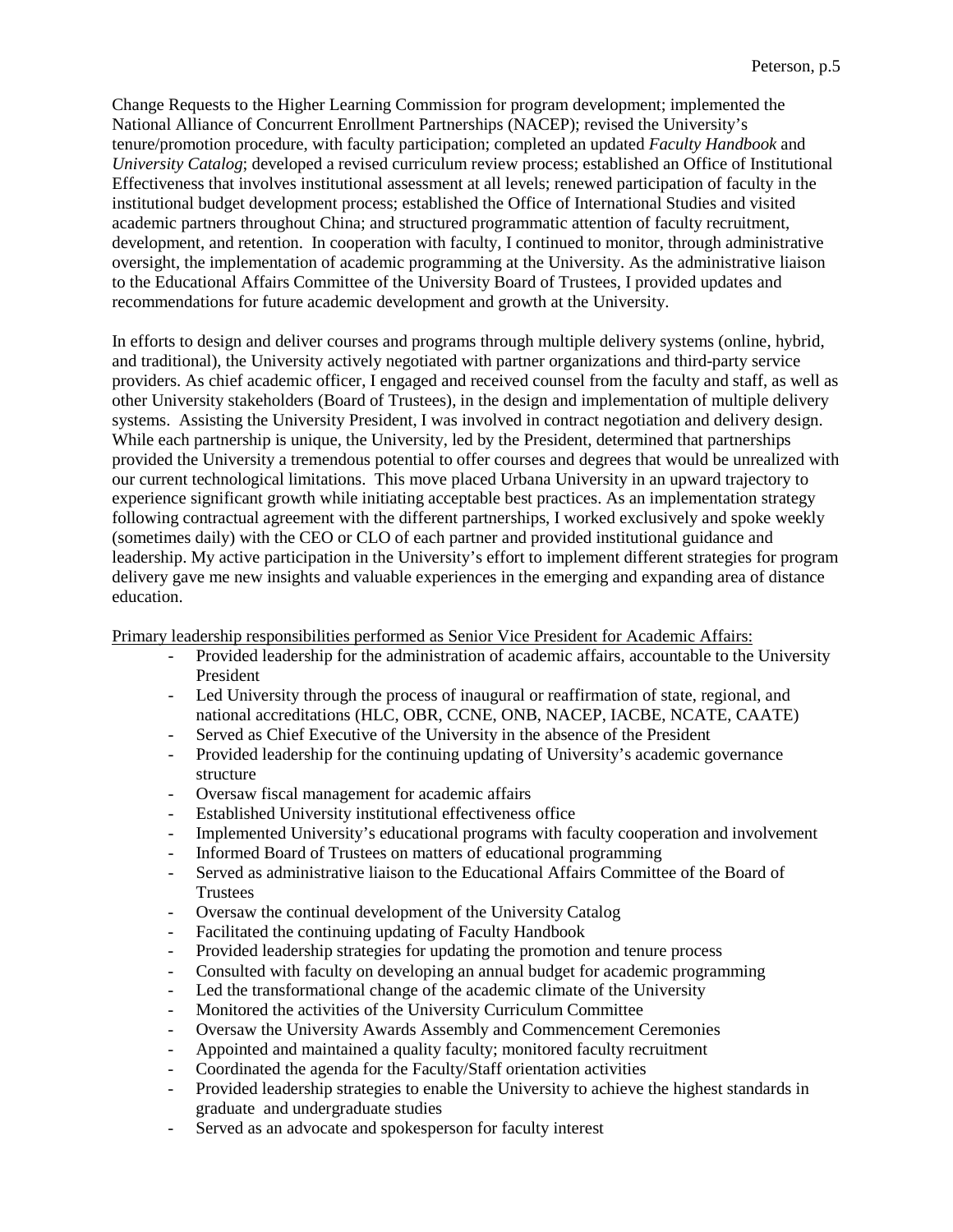# **August, 2004 – June, 2010 Chowan University, Murfreesboro, North Carolina**

Chowan University is a Christian educational institution founded in 1848 by Baptist families and named Chowan – which means "people of the south" – to honor the Native American Algonquin Chowanook tribe. For over 160 years, Chowan has enjoyed a long and distinguished tradition of faith and education in Northeastern North Carolina.

Nestled in the small historic town of Murfreesboro in northeastern North Carolina, Chowan University offers over 63 academic programs, with a Student/Faculty Ratio of 16:1, and an average class size of 15. Many of the students are first generation in their families to attend college.

Chowan enrolls approximately 1,300 undergraduates of diverse backgrounds from across the United States and around the world. The School of Graduate Studies, recently established, gives graduate students a convenient and reputable institution from which to earn a Master's degree. Currently, Chowan offers the Master of Education (M.Ed.) degree.

Chowan University enrolls students in the Adult Degree Completion Program at Halifax Community College in Weldon, North Carolina, at the main campus in Murfreesboro, and online.

My tenure at Chowan University included several different administrative appointments. The appointments were progressive and provided a broad overview of the comprehensive aspect of academic administration and governance. My appointments included department chair, founding school dean, graduate dean, and, ultimately, associate provost. As a function of my administrative responsibilities, I provided leadership for establishing the School of Education and the School of Graduate Studies and guided the School of Education through a successful accreditation process, resulting in the accreditation of the University's Teacher Education Programs by the National Council for the Accreditation of Teacher Education (NCATE). As Associate Provost, I provided leadership for the successful institutional reaccreditation by the Southern Association of Colleges and Schools (SACS). In performing my duties as Graduate Dean, I directed the development of a Substantive Change Report to SACS that resulted in the University's receiving approval to offer its first graduate program, the master's degree in education. The progressive administrative appointments I held at Chowan are described below:

# **June, 2009 – June, 2010: Associate Provost and Founding Dean, School of Graduate Studies June, 2007 – May, 2009 Associate Provost**

Primary leadership responsibilities performed as Associate Provost and Dean, School of Graduate Studies:

- Coordinated graduate instruction and curriculum
- Monitored and provided oversight on issues of accreditation, academic policies, and program review and assessment
- Oversaw the Substantive Change and Advanced Degree Level Change applications submitted to the Southern Association of Colleges and Schools (SACS)
- Led Graduate School Committee (The charge of the committee: to develop a graduate program in education and to complete the SACS application and submit necessary documents in support of advancing the University from Level II to Level III)
- Oversaw curriculum development and review
- Administered and implemented new faculty orientation and the new faculty mentor program
- Assisted Chairs/Deans in developing class schedules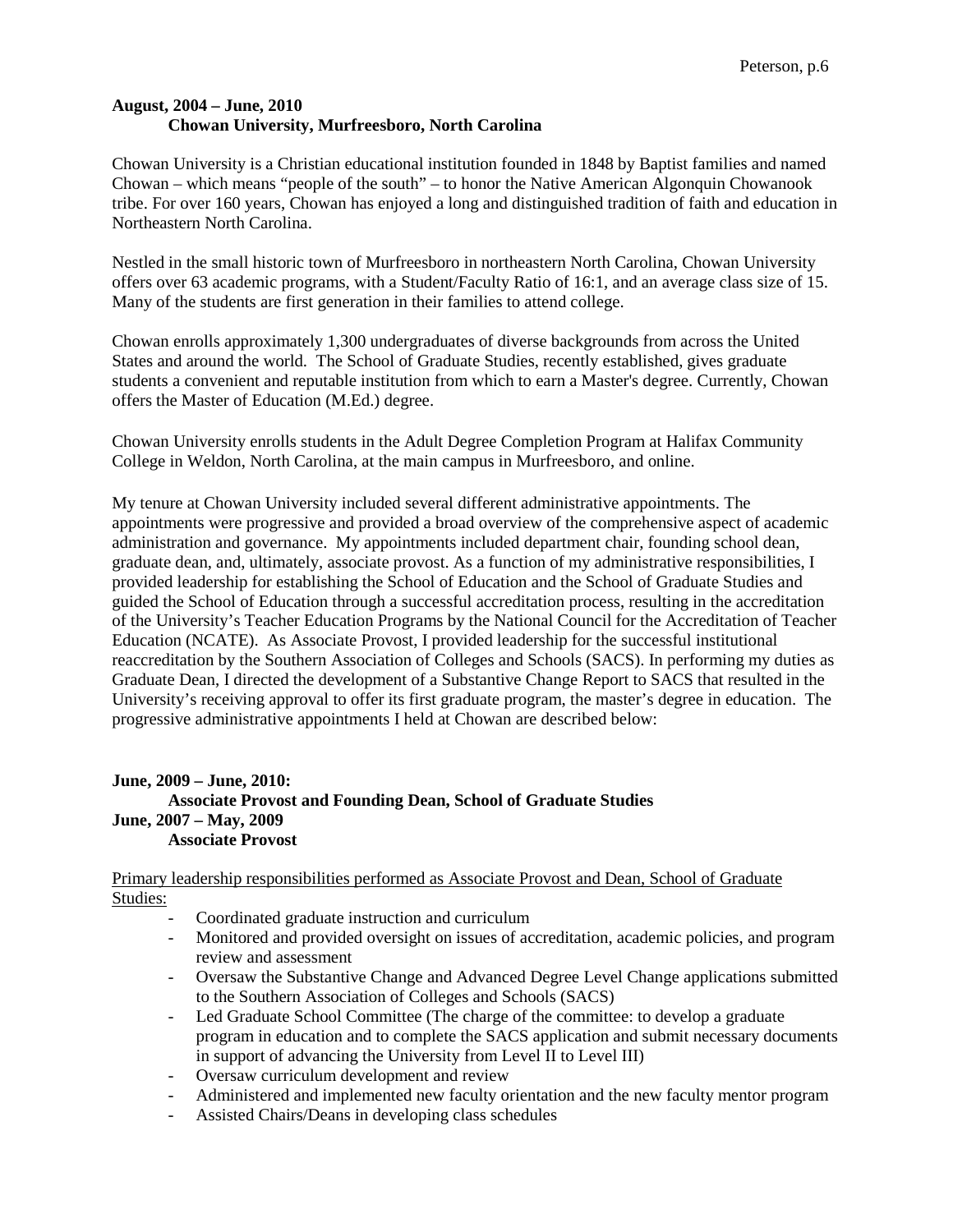- Participated in the hiring process for all faculty
- Oversaw freshman/sophomore Perspectives Program (orientation program designed to enrich students' intellectual, cultural and spiritual development)
- Chaired the Academic Council and presided at faculty meetings in the absence of the Provost
- Led the Academic Council; met regularly with the Provost and discussed and planned the academic vision for the University
- Taught classes as assigned or approved by the Provost
- Facilitated and fostered research by graduate faculty
- Provided leadership to enable the University to achieve the highest possible standards in graduate studies
- Served as an advocate and spokesperson for graduate studies at the University
- Supervised the graduate programs
- Chaired the Graduate Council
- Implemented actions of the Graduate Council
- Cooperated with the Registrar in maintaining a system of academic records for graduate students
- Cooperated with various departments and offices for the recruitment of graduate students
- Assisted graduate students in matters relating to their general welfare
- Assisted departments and school in the development of graduate programs
- Recommended policies, procedures, and requirements to the Graduate Council
- Served on the Promotion and Tenure Committee
- Represented provost on issues relating to accreditation, academic policies, program review and assessment, and community service
- Led the Member, Leadership Team for the Southern Association of Colleges and Schools (SACS; 2008 on-site review)
- Co-Chaired, Compliance Team Chowan University, Southern Association of Colleges and Schools (SACS; 2008 on-site review)
- Assisted Chairs/Deans regarding their academic responsibilities
- Provided administrative oversight for curriculum development and review

# **January, 2006 – June, 2007 Founding Dean, School of Education**

Primary leadership responsibilities performed as Dean of the School of Education

- Provided leadership for program development, national accreditation and state approval reviews by National Council for the Accreditation of Teacher Education (NCATE) and North Carolina Department of Public Instruction (NCDPI)
- Provided academic leadership and management for three academic departments: Elementary Education, Psychology, and Sport Studies and Physical Education
- Oversaw monitoring of curriculum changes within the School
- Coordinated national search for the Chair position in the Department of Psychology
- Implemented evaluation and professional development of departmental faculty and staff
- Coordinated compliance of faculty workload policies
- Maintained effective leadership at the School level in carrying out the mission of the University
- Participated as member of the University's Academic Council
- Conducted personnel actions including tenure, promotion, and annual evaluation
- Coordinated University and School efforts associated with program development that contributed to immediate and long-term improvement of the School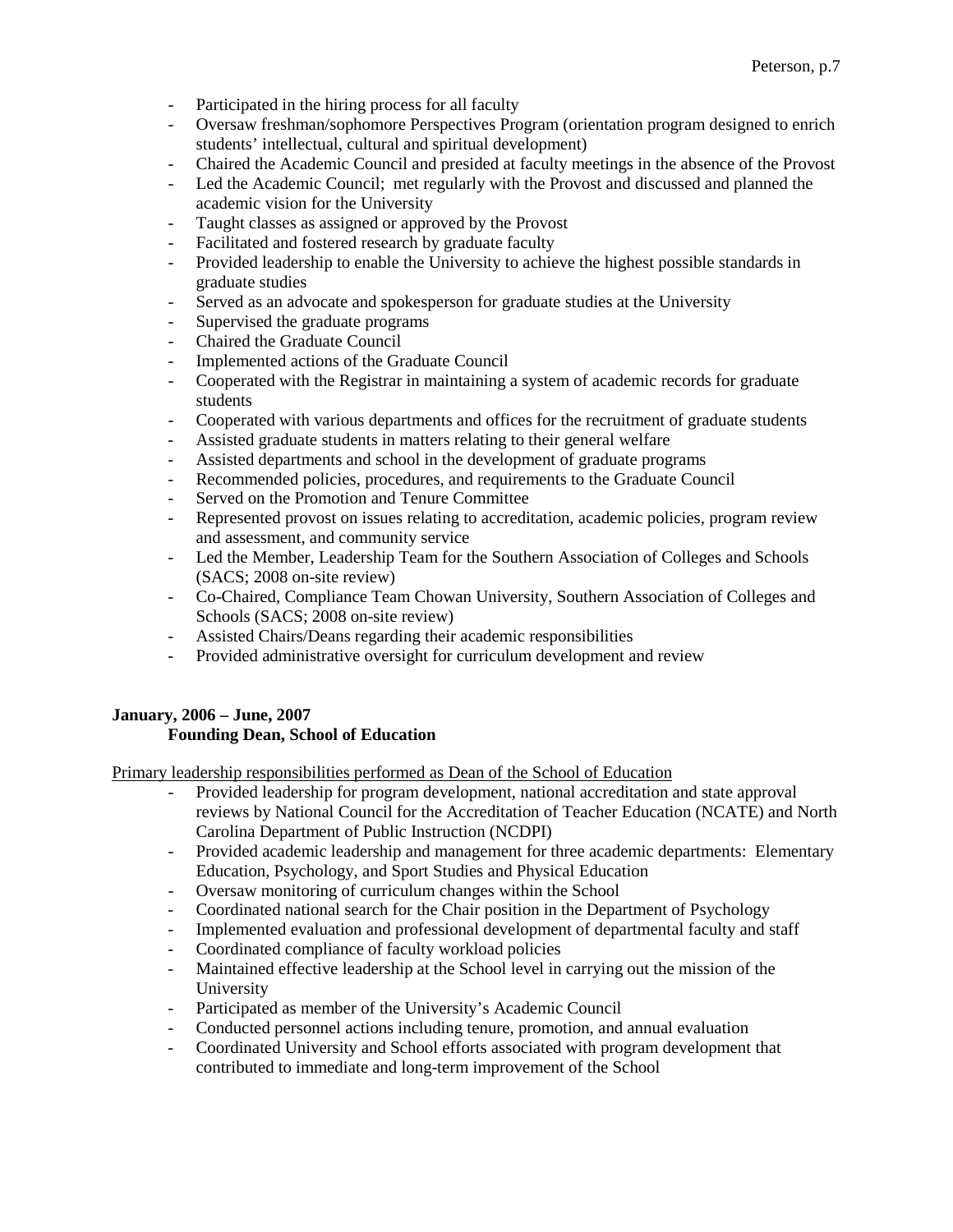# **August, 2004 – August, 2007 Assistant Dean for Academic Affairs**

Primary leadership responsibilities performed as Assistant Dean for Academic Affairs

- Served on the Leadership Team for SACS Certification
- Served as chair of the Compliance Certificate Team
- Coordinated Academic Orientation for incoming freshmen and readmitted students during the summer of 2005
- Assisted in the development of an orientation database to track the matriculation of incoming students
- Facilitated the development of "Perspectives," which is a cultural, intellectual and spiritual enrichment program that began in the Fall 2006 semester
- Represented Chowan University at SACS-COC Annual Meetings

# **August, 2004 – June, 2008**

# **Associate Professor and Chair, Department of Sport Studies and Physical Education**

Primary leadership responsibilities performed as Department Chair:

- Organized, coordinated, developed, and promoted the programs of SSPE
- Conducted at least one departmental meeting each month
- Instructed courses in the SSPE Department
- Composed a section of the NCATE report
- Co-authored the NC-Department of Public Instruction (DPI) report
- Supervised the largest department on campus while serving approximately 155 majors
- Oversaw fiscal management regarding physical activity equipment, classroom videos and supplies, textbooks, and professional development for faculty
- Implemented course development and sequencing
- Facilitated widespread academic changes for Sport Management, Exercise Science and Teacher Education
- Supervised and evaluated Department's full-time faculty and as many as 12 adjunct faculty
- Implemented annual evaluation of SSPE programs of study and composition of a report to include the degree to which departmental objectives and purposes were achieved
- Evaluated instruction for each professor and adjunct in Department
- Conducted national searches for a pedagogist and exercise science faculty member
- Provided leadership in recruiting and retaining capable faculty, including adjuncts
- Provided recommendations on faculty tenure, promotion, reappointment
- Promoted faculty professional development and enrichment
- Supported faculty in their service to the University and the community
- Coordinated the academic advisement process and monitored the process to ensure proper response to supporting student goals and aspirations
- Encouraged student clubs and organizations that fostered academic achievement and professional development
- Developed and assured compliance with procedures for resolving student complaints about faculty, courses and/or programs
- Demonstrated a commitment to excellence in teaching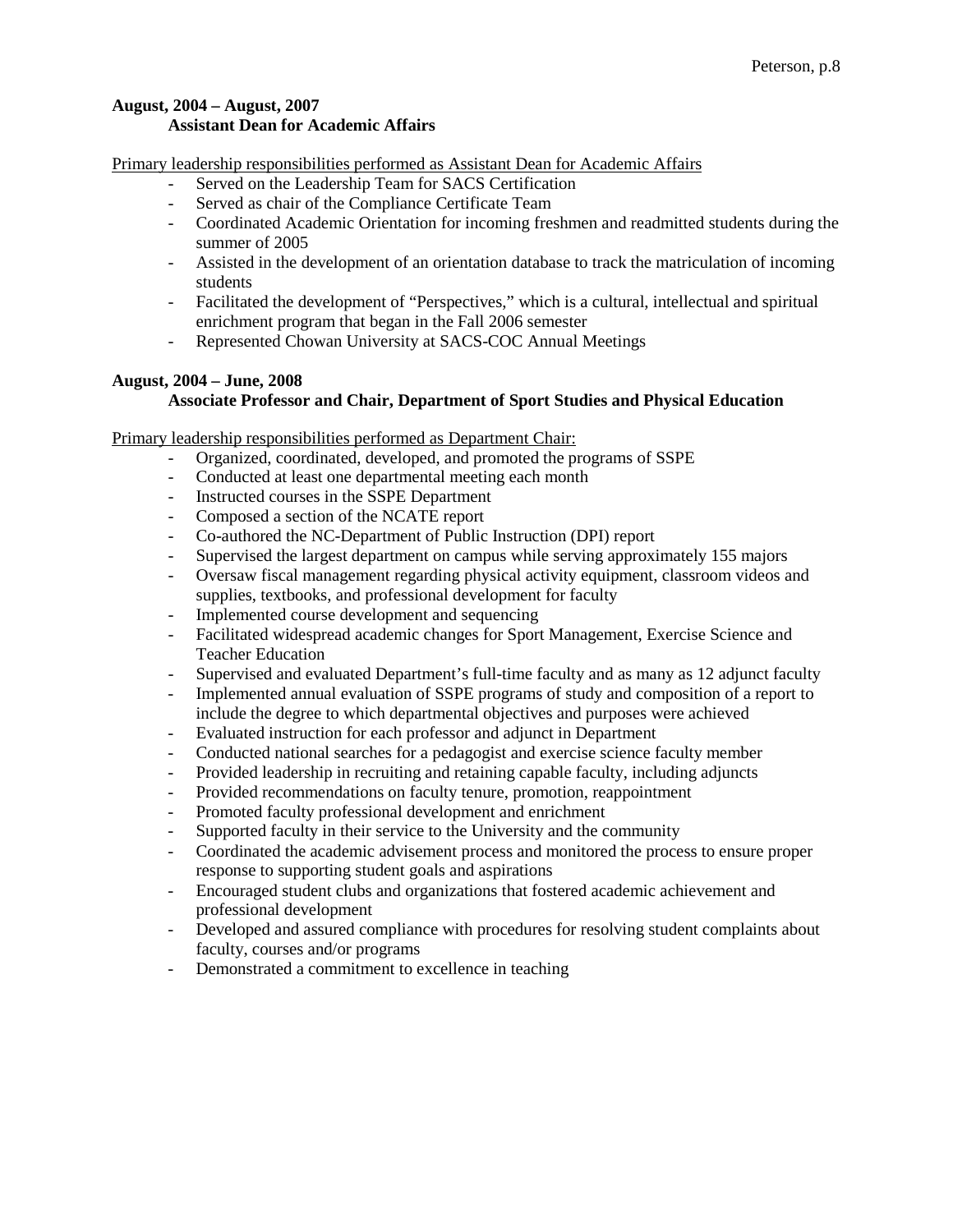# **June, 2001 – July, 2004**

# **Gardner-Webb University Boiling Springs, North Carolina**

Gardner-Webb University is a private Christian, Baptist-related University, which provides outstanding undergraduate and graduate education and is grounded in the liberal arts.

Gardner-Webb enrolls over 4,300 students (63% female, 37% male from 37 states and 21 foreign countries) including the day program, graduate studies, and the GOAL program (Greater Opportunities for Adult Learners). The Institution includes 147 full-time, 79% with Ph.D. or equivalent. Faculty to student ration is 1:13. Average Class Size is 25.

Fostering meaningful intellectual thought, critical analysis, and spiritual challenge within a diverse community of learning, Gardner-Webb is dedicated to higher education that integrates scholarship with Christian life.

Gardner-Webb University has experienced remarkable growth, perseverance, and maturity. The institution began as a boarding high school and later became a junior college. Gardner-Webb is a thriving regional university with growing master's and doctoral programs.

Historically, the University has played significant roles in teacher education and ministerial preparation for church-related vocations. Programs of instruction and experiences designed to prepare teachers and ministers continue to be major objectives of the University.

# **August, 2001 – July, 2004**

# **Assistant Professor, Department of Physical Education, Wellness and Sports Studies**

Professional involvement as Assistant Professor:

- Instructed courses in the day school, GOAL -adult/evening program, and Graduate School
- Accepted responsibility for the organization and instruction for the following courses: Sport and Exercise Psychology; Organization and Administration of Physical Education and Athletics; Motor Learning /Motor Control/Motor Development; Test and Measurements; Water Safety Instructor; Community Research; Dimensions of Personal Health; Issues in Drug/Alcohol Education; Freshmen Experience; and graduate courses in Psychology of Sport and Social Issue in Sport.

In addition to my teaching responsibilities at Gardner-Webb, I served in other academic capacities, including active committee assignments.

# **August, 2001 – May, 2004**

# **Volunteer Counselor**

- Provided Mental Health Counseling to students of Gardner-Webb University
- Assisted with intake consultations and reported to the director with various clinical concerns
- Completed approximately 1500 hours toward Licensed Professional Counselor (LPC)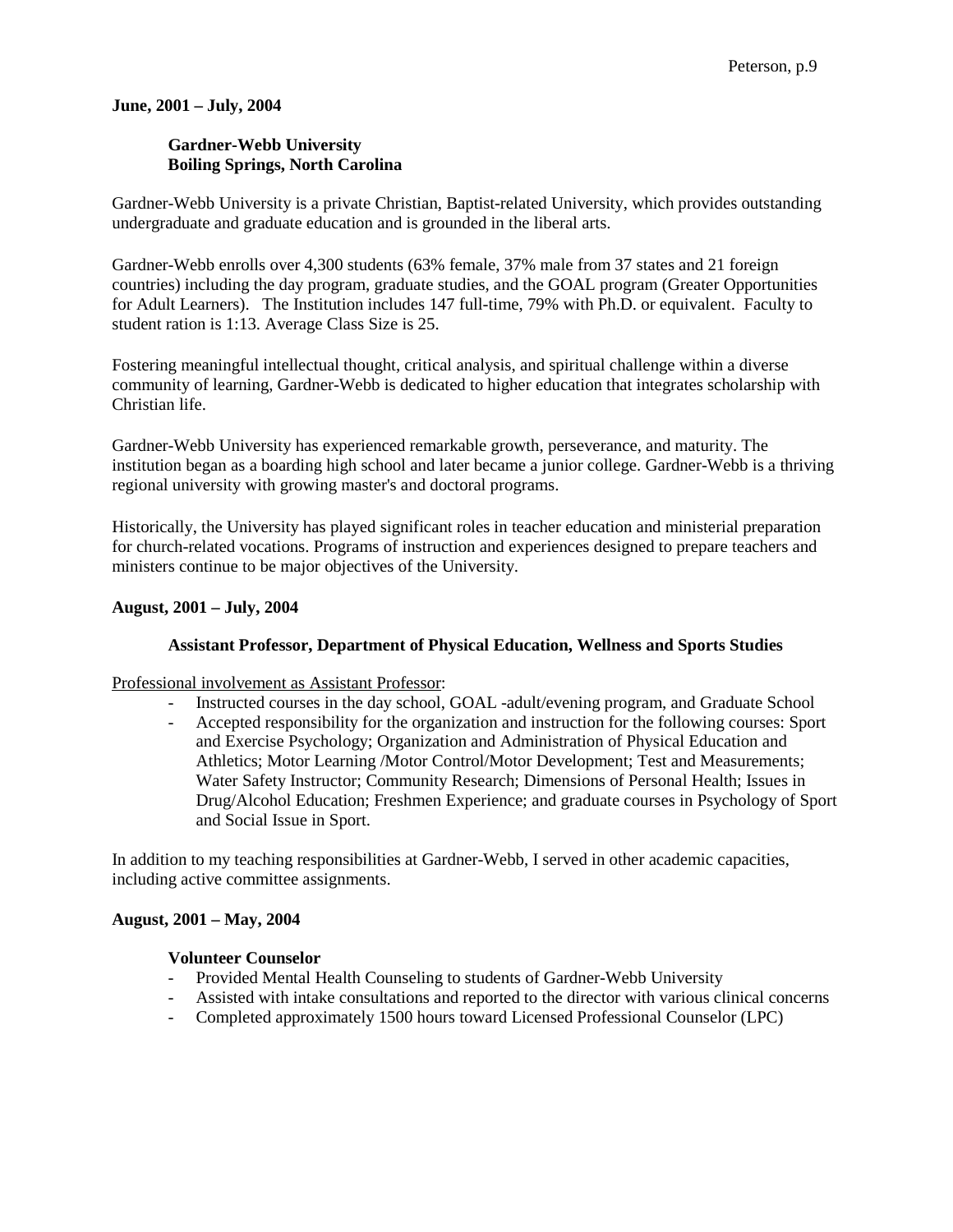### **August, 2001 – May, 2004**

## **Volunteer/Paid Sport Psychology Consultant**

- Provided Sport Psychology consultation to student-athletes and coaches from various athletic teams
- Provided sport psychology services to athletic teams
- Accepted responsibility for making necessary referrals for additional clinical and/or medical services
- Served as an advisor for athletic coaches related to psychological/programmatic structure

#### **January, 2002 – May, 2004**

### **Volunteer for Student Judicial Board**

- Nominated by students for leadership, character, and integrity
- Assisted Office of Residence Life in hearing cases of student misconduct

### **January, 2002**

## **Member of the Books Committee**

- Served in an advisory role for the Freshman Book Project, the "100 Books," and the Great Books Certificate Program

### **May, 2002 – May, 2003**

# **Volunteer for the Freshman/Faculty Discussion Group**

- Served as a discussion leader for incoming students regarding the book *Tuesday's with Morrie* and *Traveling Mercies*

# **August, 2003 – May, 2004**

## **Volunteer Member of the Retention Task Force**

Served in advisory role for implementing programs to retain students at Gardner-Webb University

#### **August, 2003 – May, 2004**

#### **Volunteer Member Americans with Disabilities Task Force**

- Served in an advisory role for reviewing and implementing programs to better equip Gardner-Webb University for students and visitors with special needs

#### **August, 2000 – August, 2001**

 **St. Joseph School Knoxville, Tennessee**

#### **Physical Education Teacher and Athletic Director**

- Instructed K-8 physical education classes
- Evaluated 275 students weekly regarding catholic diocesan curriculum
- Designed daily lesson plans regarding rules, skill development, and assessment
- Coordinated team teaching efforts concerning research and position papers
- Implemented a safety plan for crisis and emergency situations
- Served on committee to implement safety plan as per a requirement of the Southern Accreditation of Colleges and Schools
- Served as athletic director and coordinated eight junior varsity and varsity athletic teams.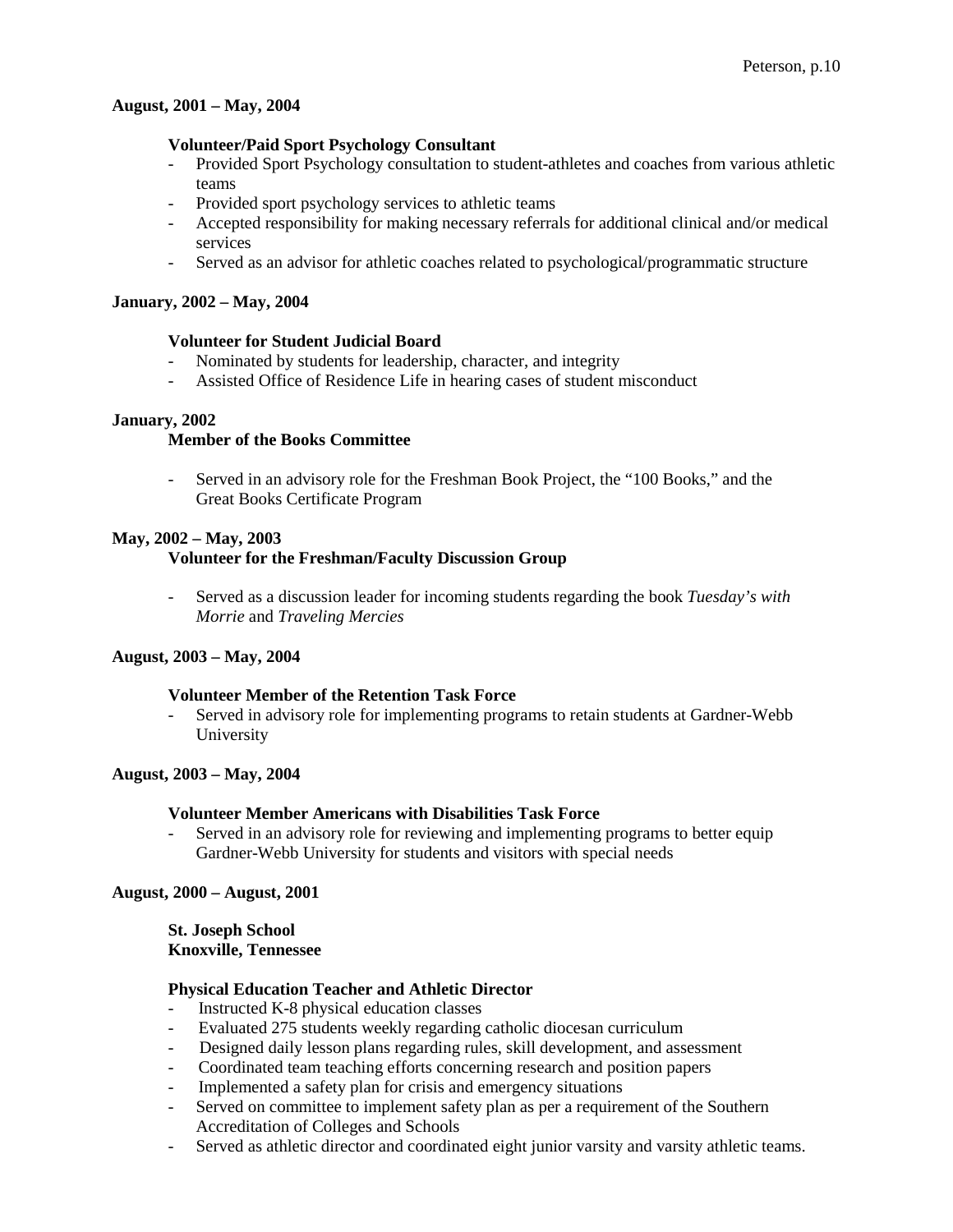- Implemented athletic vision for coaches, athletes, and parents
- Developed and facilitated new athletic teams for Spring 2001
- Directed the KISL Middle School Soccer League consisting of 12 teams

# **October, 2000 – August, 2001**

### **Associated Catholic Charities of East Tennessee**

Mental Health Counselor

- Provided 15 hours of weekly mental health counseling services to the parishes of Sacred Heart and Catholic High School
- Assisted in ongoing mental health care for adolescents, adults, and families on a sliding fee scale
- Reported to and assisted a Licensed Professional Counselor regarding continued care and appropriate referrals

# **August, 1995 – May, 2000**

# **Graduate Student The University of Tennessee, Knoxville**

As a graduate student, I was afforded the opportunity to experience a variety of professional opportunities at the entry level. Significantly, the experiences allowed me to interact with individuals and groups that represented a cross-section of the age, cultural, and racial demographics of our society.

### **Fall Semester, 2000**

# **Volunteer Co-Instructor, Counseling Education and Counseling Psychology Department-**

- Assisted in weekly instruction, including the presentation of theory and application as it related to mental health counseling and ethical issues
- Assisted in evaluation of each student

#### **August, 1998 – May, 2000**

#### **Graduate Assistant, Informal Recreation**

- Supervised and provided para-professional support for the RecSports Department.
- Assisted in daily operations of three fitness facilities and a staff of 40 student employees
- Maintained federal work-study time sheets for employees receiving governmental aid

# **November, 1997 – August, 1999**

#### **Coordinator, Summer Conferences**

- Coordinated and supervised the progress and development of summer conferences as detailed by the UT Conference Center and as specified by individual groups
- Accepted responsibility for budgetary and sound fiscal management for personnel, equipment and facility rental
- Generated up to \$90,000 for RecSports through facility rental and staffing fees

#### **August, 1995 – August, 1998**

# **Weekend Supervisor for Recreation/Sports Facility**

Supervised and provided para-professional support for the RecSports Department, which included being responsible for the opening, facilitation, supervision, and closing of weekend facilities including Stokely Athletic Center, Student Aquatic Center, Alumni Gymnasium, and HPER Gymnasium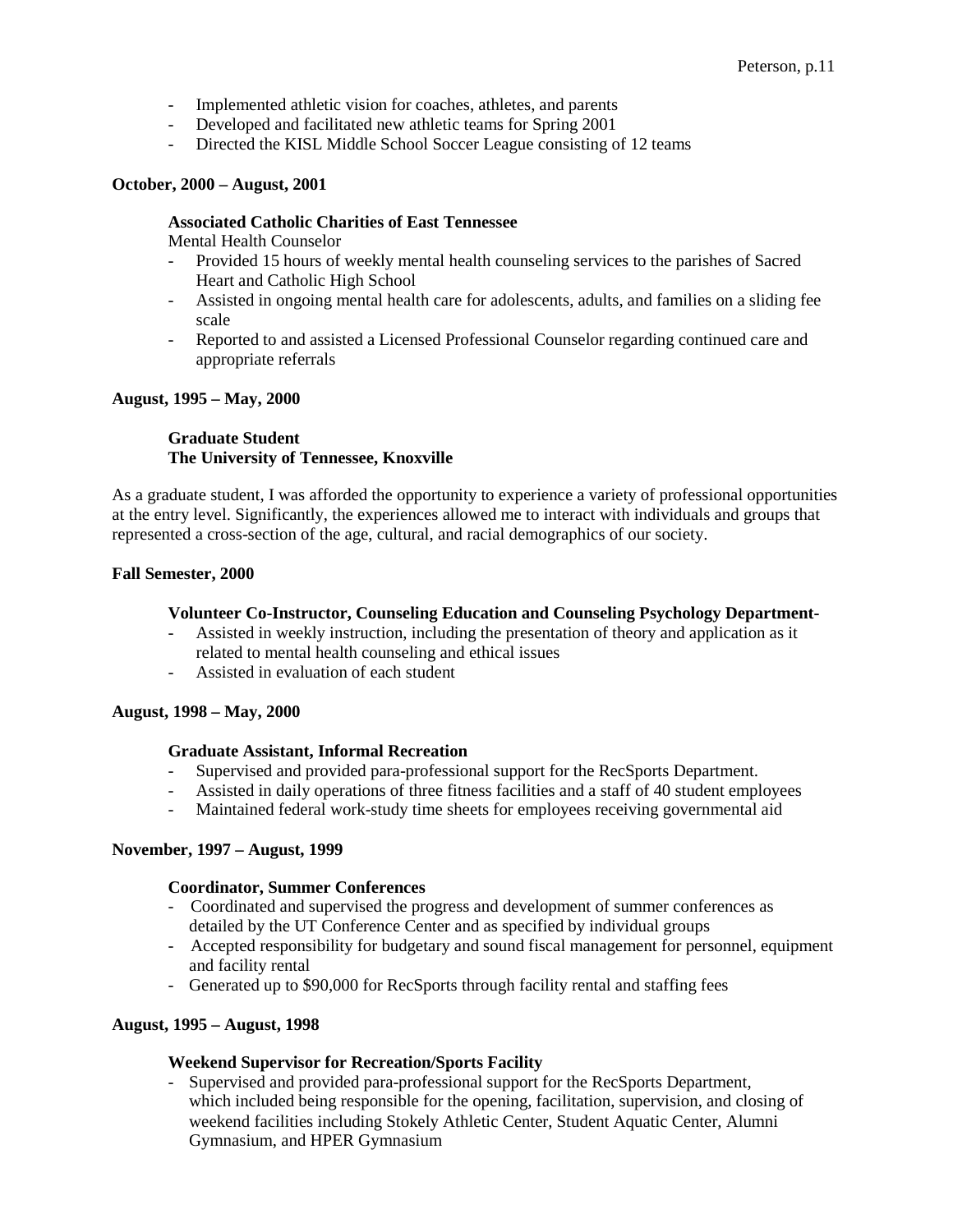### **May, 1996 – December, 1997**

### **Instructor, Physical Activities Department**

- Coordinated and supervised twenty undergraduate students in classroom instruction and skill acquisition
- Evaluated each student pertaining to the course objectives and departmental standards

### **June, 1996 – August, 1996**

#### **Aquatics Consultant**

- Ensured compliance of state health code regulations of The University of Tennessee Rental Property Pools

### **November, 1995 – June, 1996**

### **Aquatics Coordinator, Interim**

- Coordinated and facilitated pool operations for the Office of Recreation, including two Olympic – sized pools
- Accepted responsibility for the maintenance and cleanliness, including pool chemistry and pool equipment, risk management, training, staffing, and supervising pool staff.
- Accepted responsibility for a budget of \$160,662.00
- Coordinated five high school swimming programs, The University of Tennessee Women's and Men's Varsity Swimming teams, and the Pilot Swimming Organization with pool space and opportunities for workouts. Worked individually and directly with each head coach to ensure adequate time and space were made available
- Trained and certified a guard staff consisting of thirty plus student employees
- Involved with the coordination and security briefings of the United States Olympic Swimming Team regarding practice sessions held at the Student Aquatic Center

#### **June, 1998 – August, 1999**

#### **Williams-Henson School for Boys Knoxville, Tennessee**

#### **Weekend Relief Staff and Internship in Counseling Psychology – (1000 hrs. /360 contact)**

- Provided weekend support for ten teenage boys, including evaluating program success and overseeing and assisting in required daily tasks
- Initiated a counseling service to the community at large
- Coordinated and conducted individual and group counseling sessions with ten adolescent state-remanded boys
- Completed all daily paper work related to counseling sessions to determine promotion into the next level of program
- Secured donations related to an annual golf tournament as a means of financial support

# **February, 1998 – May, 1998**

# **Practicum in Counseling Psychology – (100 hrs. /25 contact)**

**February, 1998 – May, 1998**

**Webb School of Knoxville Knoxville, Tennessee**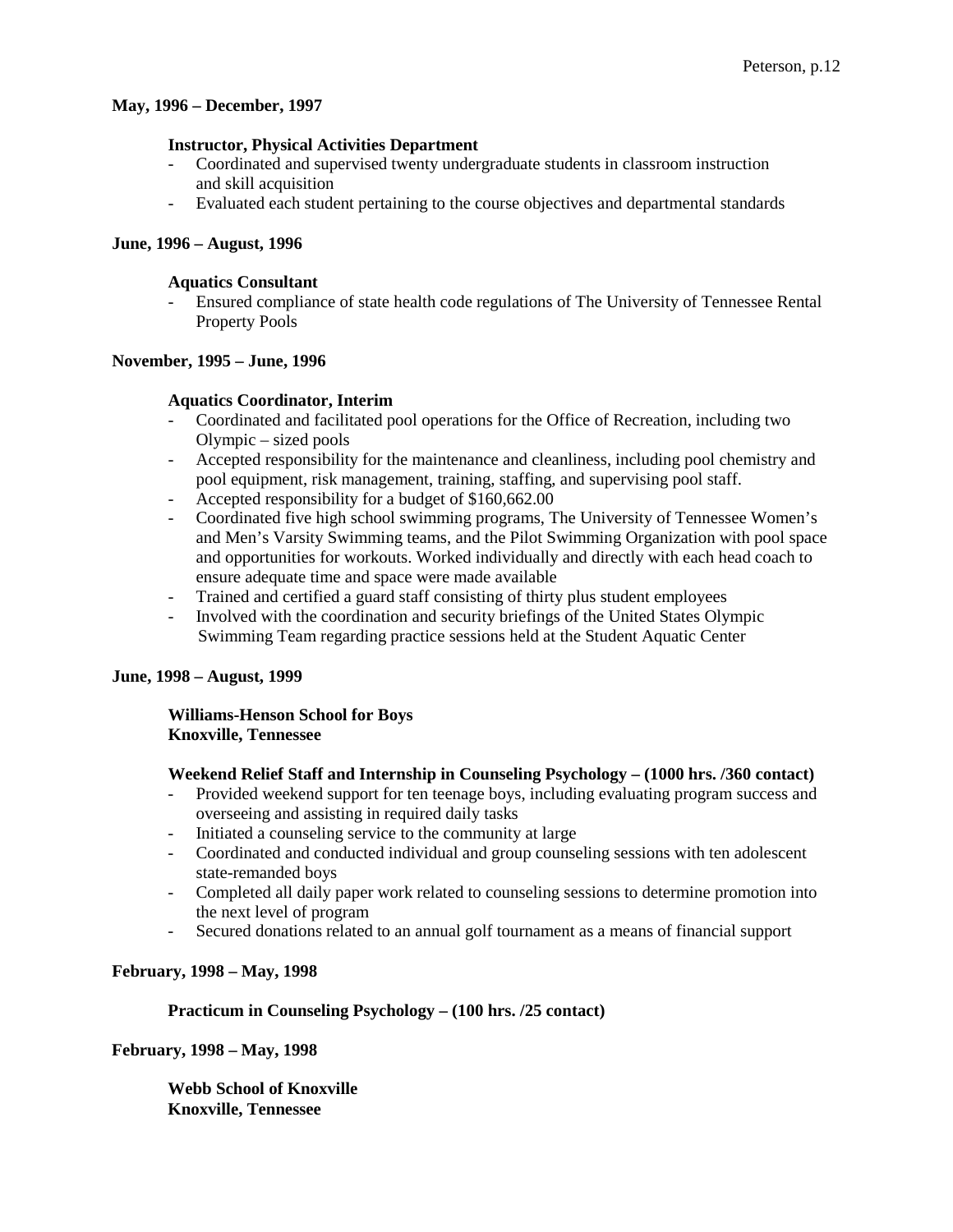### **Volunteer Counselor and Sport Psychology Consultant**

- Provided on-site counseling for high school students
- Accepted responsibility for "lunch-time" discussion groups on a variety of subjects, including eating disorders and pressures of adolescence
- Provided sport psychology services to students and athletic teams

## **October, 1996 – September, 1999**

### **Head Swimming Coach-**

- Facilitated and supervised all daily operations concerning Webb School of Knoxville Swimming. Directly responsible for fifty or more swimmers for both practice sessions and swimming meets
- Coordinated and facilitated the structuring of all facets of said activity including the advising and purchasing of all necessary equipment
- Implemented activities including team dinners and other volunteer help, including parental involvement
- Led team to two consecutive KISL City Championships, breaking the KISL City Championship team consecutive title record
- Led team to three top-10 finishes in the Tennessee High School State Championships.
- Coordinated fiscal management

### **September, 1996 – December, 1996**

## **Lenoir, Tennessee, City Public School Lenoir, Tennessee**

#### **Volunteer Counselor**

- Provided on-site counseling for high school students

# **May, 1996 – August, 2001**

### **Cherokee Country Club Knoxville, Tennessee**

#### **Head Swimming Coach**

- Oversaw daily practices and weekly meets for 70 plus children
- Led team to first Division Championship in over 25 years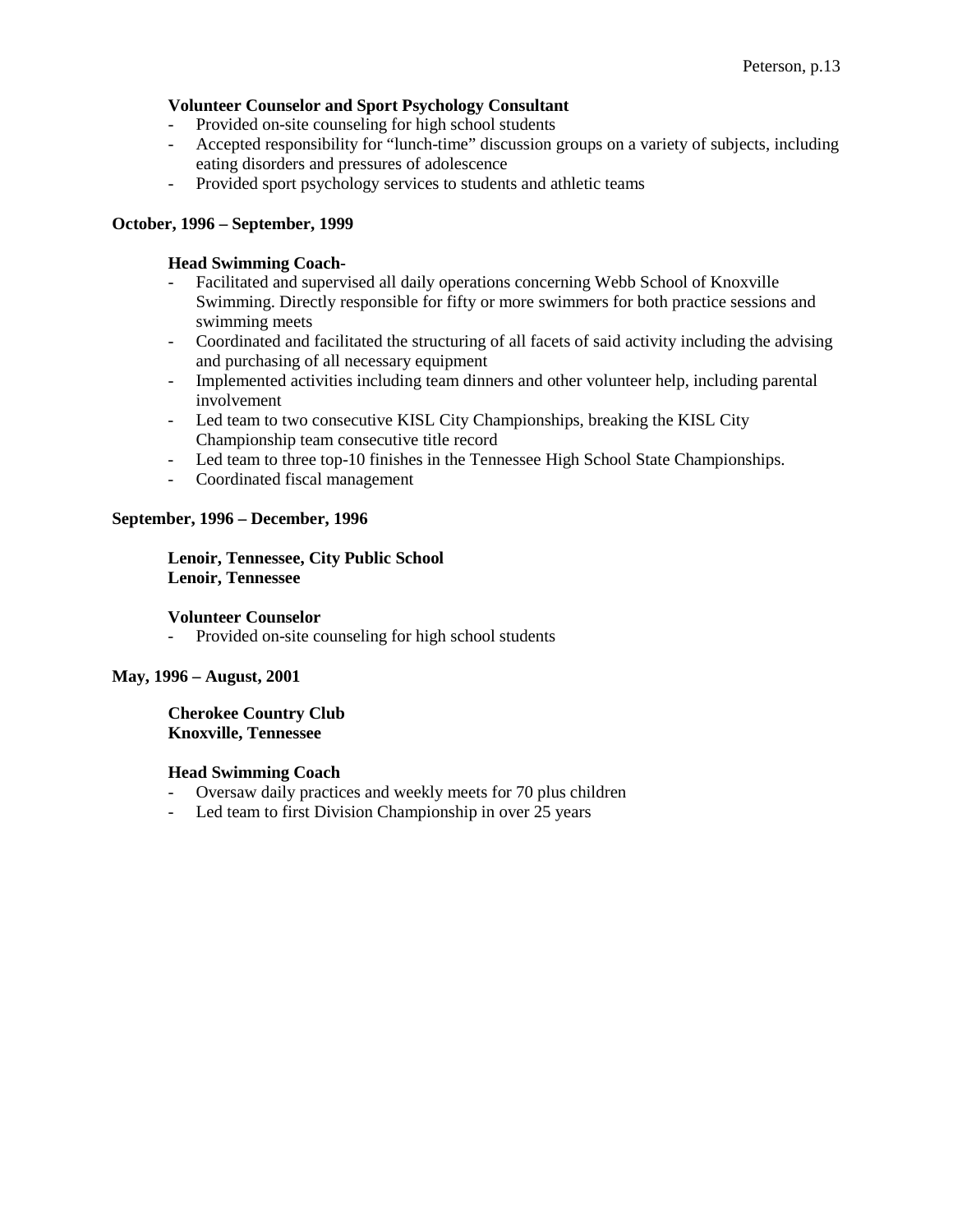# **PROFESSIONAL ORGANIZATION AND SERVICE:**

Throughout my career, I have maintained active participation in professional organizations. My participation facilitates my engagement in the dialogue on professional issues and establishes my involvement in the national network of colleagues. Attendance at national conferences enhances my efforts to stay abreast of professional issues and emerging practices. The listing of the professional organizations in which I have participated, including the years I attended national conferences, is provided.

Association for the Advancement of Applied Sport Psychology (1996-2000) American Alliance for Health, Physical Education, Recreation, and Dance (1998-2010) National Annual Conferences Attended: 2004, 2005, 2006, 2008, 2009 Commission on Colleges (Southern Association of Colleges and Schools) Annual Conference Attended: 2004, 2005, 2006, 2007, 2008 Higher Learning Commission (North Central Association of Colleges and Schools) Annual Conferences Attended: 2010, 2011, 2012

### **PUBLICATIONS**

- Peterson, K.E. (2002). African-American youth and sport: A Qualitative investigation of the role of sport in life. Microform Publications, (Microform Publications, University of Oregon, 2002).
- Page, S.J., O'Connor, E., & Peterson, K.E. (2001). Leaving the disability ghetto: A qualitative study of the achievement motivation of paralympians. *The Journal of Sport and Social Issues, 25(1),* 40-55.
- Peterson, K.E. (October, 1996). Perceived effects of psychological momentum within female competitive swimming (abstract). 1996 AAASP Abstracts. *Journal of Applied Sport Psychology*.
- Peterson, K.E. (1996). Perceptions of psychological momentum by female competitive swimmers: A phenomenological investigation. Microform publications, (Microform Publications, University of Oregon, 1996. 1 microfiche: negative. "UO 96 334")

#### **PAPERS PRESENTED/INVITED LECTURES**

- Peterson, K.E. (2006, April). How physical education changes during times of war. Symposium conducted at the War and Society: An Interdisciplinary Symposium, Chowan College, NC.
- Peterson, K.E. (2005, April). Frogs in the middle: games people played in the late 1800's. Symposium conducted at The World of Mark Twain: An Interdisciplinary Symposium, Chowan College, NC.
- Peterson, K.E. (2005, March). Implications of stress on athletic and academic performance. Presented to student-athletes as part of a NCAA grant, Gardner- Webb University, NC.
- Peterson, K.E., (2004, June). Issues in performance anxiety: implications for the school counselor. Presented to students and faculty, Appalachian State University, NC.